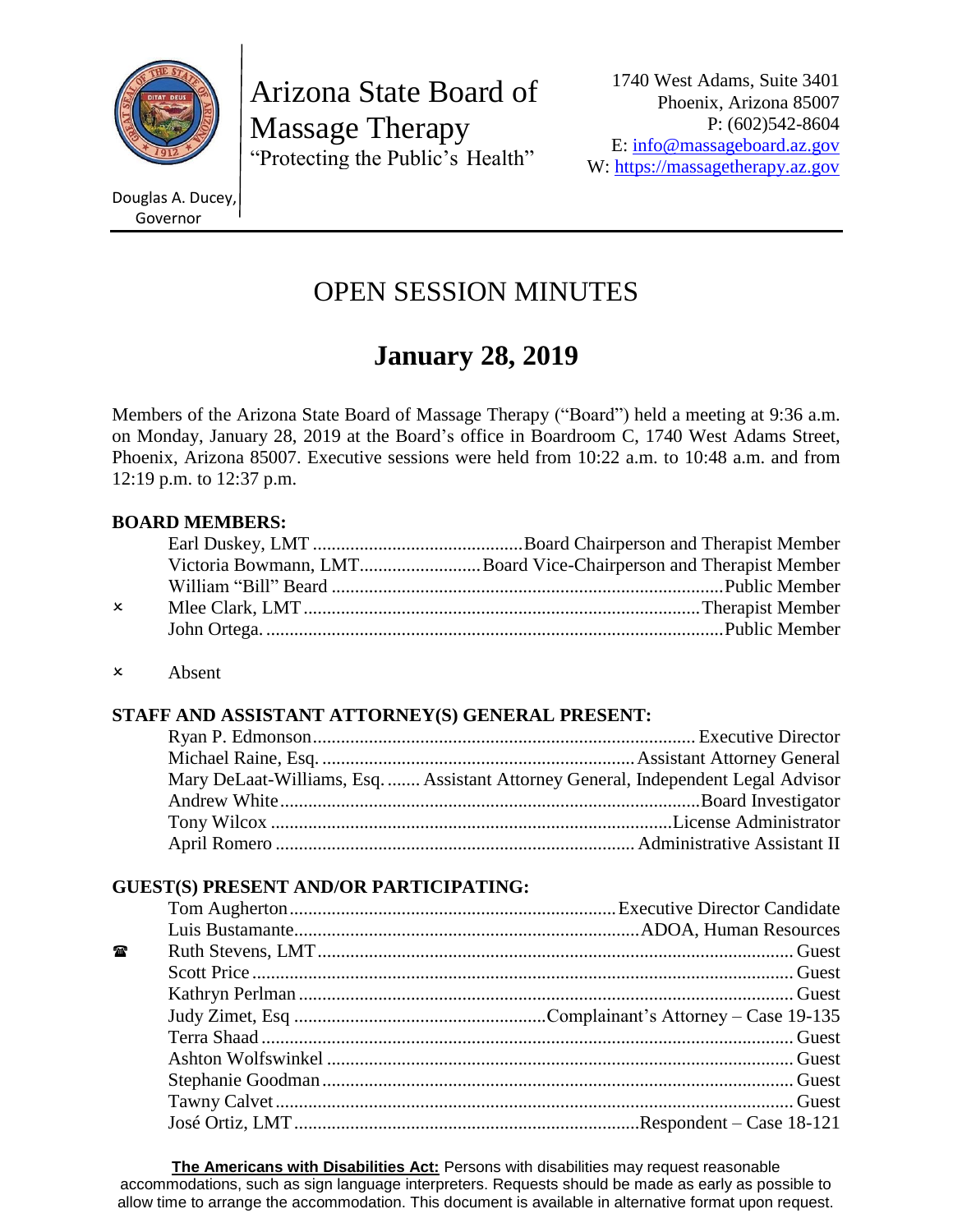| & Continuing Education Recipient |
|----------------------------------|
|                                  |
|                                  |
|                                  |
|                                  |

## **The Appeared telephonically**

#### **OPEN SESSION**

The meeting was called to order at 9:36 a.m. by Earl Duskey. The following order of business was then considered:

## **CALL TO THE PUBLIC**

Ruth Stevens, LMT addressed the Board telephonically regarding the possibilities of a continuing education cutoff policy and completing internships for credit.

Scott Price addressed the Board in support of Dusti VanTilborg.

Kathryn Perlman addressed the Board in support of Dusti VanTilborg.

Judy Zimet, Esq. represented the complainants in File No. 19-135 and addressed to the Board her objections to the character testimony submitted at that time.

Terra Shaad addressed the Board in support of Dusti VanTilborg.

Ashton Wolfswinkel addressed the Board in support of Dusti VanTilborg.

Stephanie Goodman addressed the Board in support of Dusti VanTilborg.

Tawny Calvet addressed the Board in support of Dusti VanTilborg.

## **DECLARATION OF CONFLICTS OF INTEREST**

No new conflicts were declared.

#### **ITEMS FOR BOARD REVIEW, DISCUSSION AND POSSIBLE ACTION**

Formal Hearing(s)

#### File No. 16-129; Lozano, Frank

Frank Lozano was not present. Michael Raine was present and appeared on behalf of the State. Mary Delaat-Williams was present to provide independent legal advice to the Board. Andrew White confirmed the respondent was served with a Complaint and Notice of Hearing on November 18, 2018.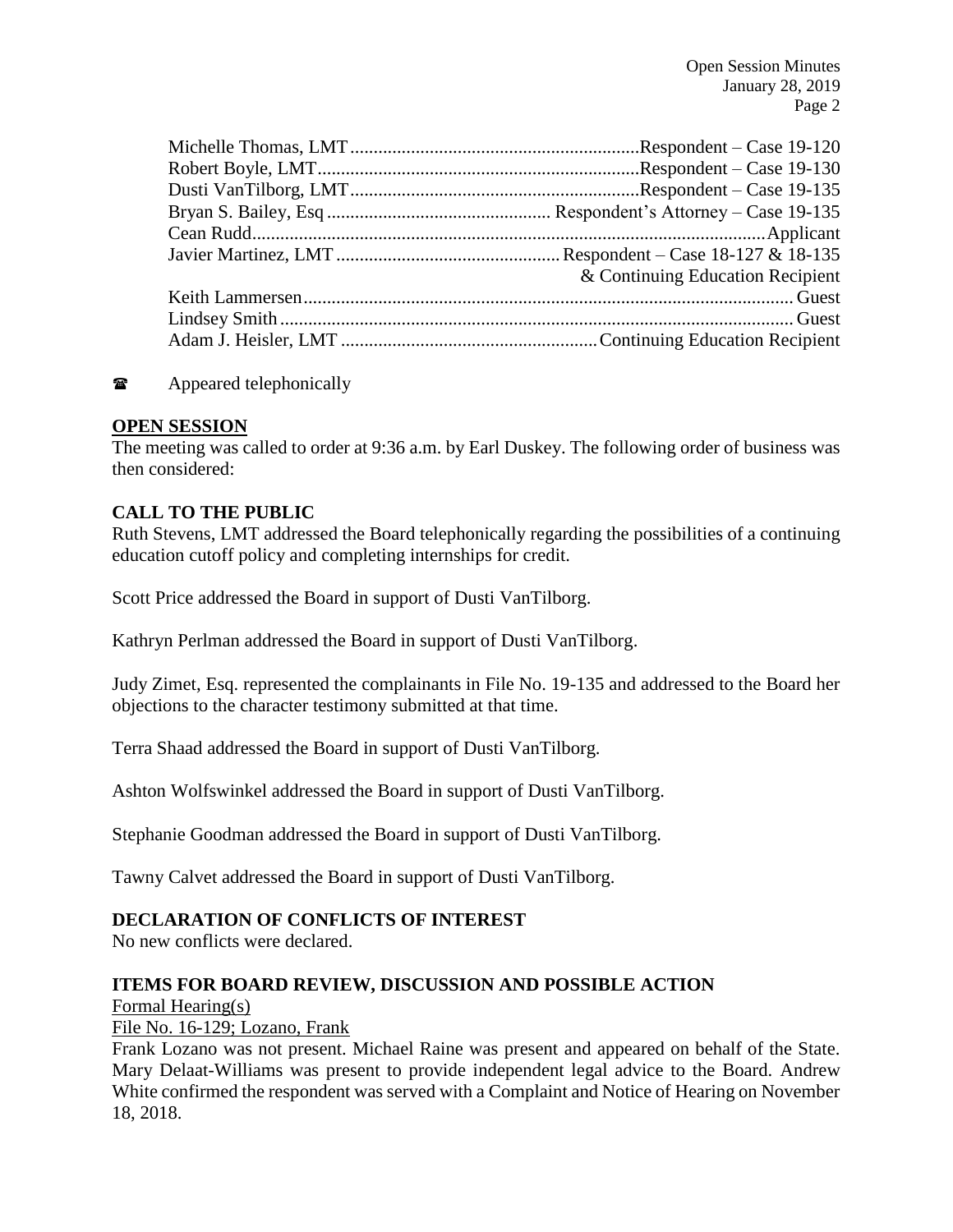The State submitted two exhibits, which were admitted by the Board. The State presented its case in chief, including witness testimony from Board Investigator, Andrew White.

A motion was made by Victoria Bowmann, seconded by Bill Beard and passed unanimously to adopt the Factual Allegations as the Findings of Fact.

A motion was made by Victoria Bowmann, seconded by Bill Beard and passed unanimously to adopt the Alleged Violations as the Conclusions of Law.

After discussion, a motion was made by Bill Beard and seconded by Victoria Bowmann to revoke the respondent's massage therapy license. The motion passed  $3 - 1$  by the following roll call vote:

Bill Beard – Aye Victoria Bowmann – Aye John Ortega – Nay Earl Duskey – Aye

Executive Director Conduct Interview for Executive Director Position Candidate, Tom Augherton Michael Raine presented the possible reasons the Board may want to go into executive session.

#### **EXECUTIVE SESSION**

A motion was made by Bill Beard, seconded by John Ortega and passed unanimously to go into executive session at 10:22 a.m. to conduct an interview of Executive Director Candidate, Tom Augherton pursuant to A.R.S. 38-431.03(A)(1).

After consideration in executive session, the Board reconvened in open session at 10:48 a.m.

#### **OPEN SESSION**

# **ITEMS FOR BOARD REVIEW, DISCUSSION AND POSSIBLE ACTION**

Executive Director

Executive Director Selection

A motion was made by Victoria Bowmann, seconded by Bill Beard and passed unanimously to offer the Executive Director position to Tom Augherton effective immediately.

# **REVIEW, DISCUSSION AND POSSIBLE ACTION ON BOARD MEETING MINUTES**

Discussion and approval of the Open Session Minutes from the December 17, 2018 board meeting. Discussion and approval of the Open Session Minutes form the December 20, 2018 board meeting. A motion was made by Bill Beard, seconded by Victoria Bowmann and passed unanimously to approve the Open Session Minutes from the December 17, 2018 and December 20, 2018 board meetings.

# **ITEMS FOR BOARD REVIEW, DISCUSSIONAND POSSIBLE ACTION**

Rehearing of Board's Formal Interview Decision

File No. 18-121; Ortiz, José

José Ortiz was present and represented himself. The complainant was not present.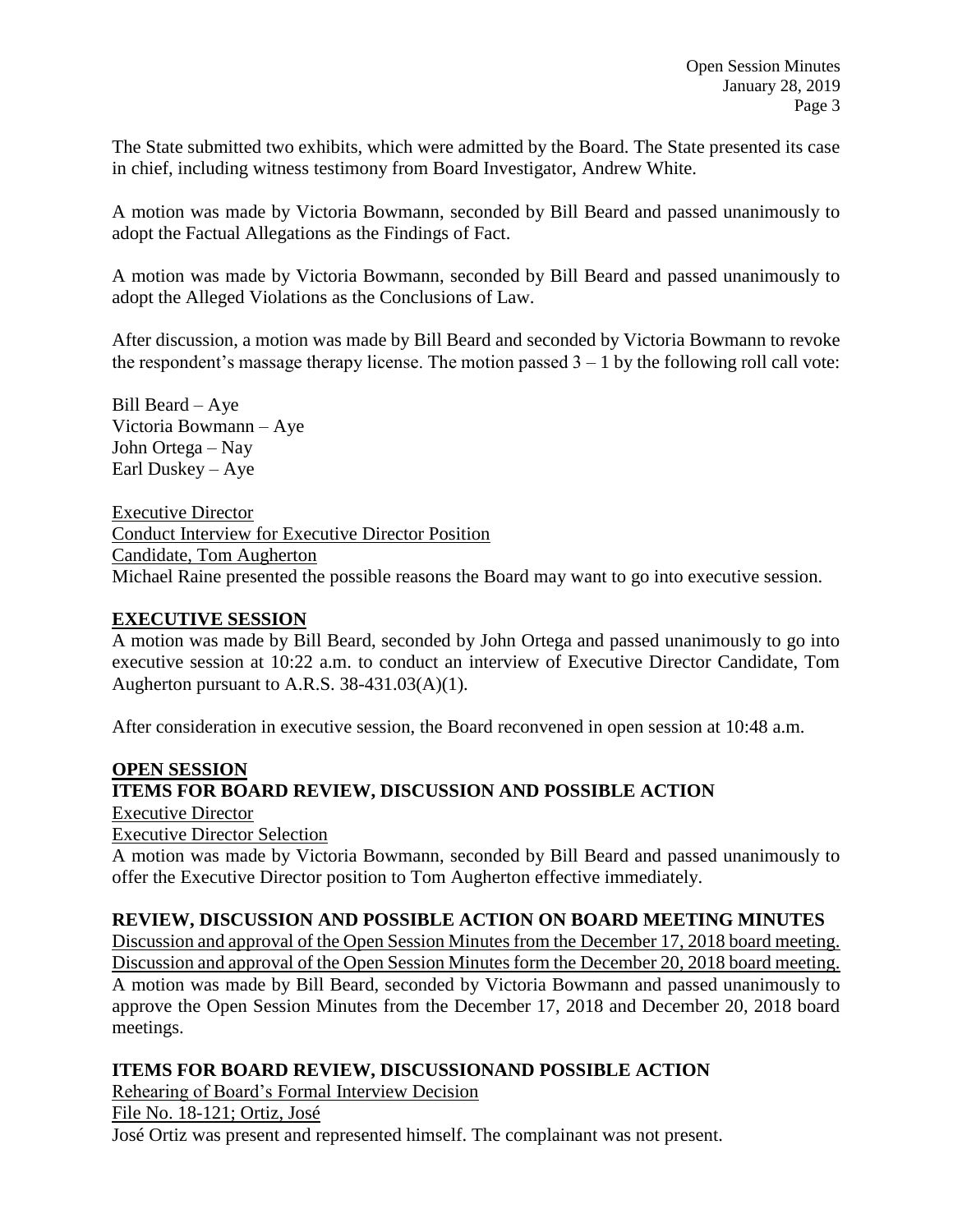Andrew White summarized the allegations of inappropriate touching, sexual assault and improper draping. José Ortiz summarized his experience of the massage session. Mr. Ortiz submitted twenty-three exhibits, which were admitted by the Board. Mr. Ortiz answered further questions from the Board.

After discussion, a motion was made by Earl Duskey, seconded by John Ortega and passed unanimously to issue a Non-Disciplinary Order for Continuing Education to include 16 hours of live continuing education consisting of 8 hours in the area of ethics and 8 hours in the area of communication, which shall be in addition to the statutorily required continuing education hours to be completed within twelve months of the effective date of the order.

*The Board took a break from 11:31 a.m. – 11:40 a.m.*

#### Investigation File(s)

#### File No. 19-120; Thomas, Michelle

Michelle Thomas was present. Andrew White summarized the allegation of failure to notify the Board of a conviction within ten days. Ms. Thomas summarized the events leading to her conviction and the terms of her probation.

A motion was made by John Ortega, seconded by Victoria Bowmann and passed unanimously to issue a Non-Disciplinary Order for Continuing Education to include 12 hours of live continuing education consisting of 6 hours in the area of ethics and 6 hours in the area of business practices, which shall be in addition to the statutorily required continuing education hours to be completed within twelve months of the effective date of the order.

#### File No. 19-130; Boyle, Robert

Robert Boyle was present. Andrew White summarized the allegation of sexual assault. Mr. Boyle summarized the inconsistencies documented by the complainant and presented an overview of relevant aspects of his medical history. Mr. Boyle requested sufficient time to find an attorney to represent him.

A motion was made by John Ortega, seconded by Bill Beard and passed unanimously to move the matter to a Formal Interview.

Mr. Boyle shared potential scheduling conflicts in the month of March. The Board directed staff to subpoena the booking records of the client from Massage Envy.

#### File No. 19-135; VanTilborg, Dusti

Dusti VanTilborg was present and represented by attorney Bryan S. Bailey, Esq. Andrew White summarized the allegations of sexual assault and having sexual relations with a client. Ms. VanTilborg gave a statement describing the relationship. Attorney for complainant, Judy Zimet, Esq., was present to request a Formal Hearing.

After discussion, a motion was made by Bill Beard, seconded by John Ortega and passed unanimously to offer a Consent Agreement for probation of the respondent's massage therapy license for twelve months and 24 hours of live continuing education consisting of 12 hours in the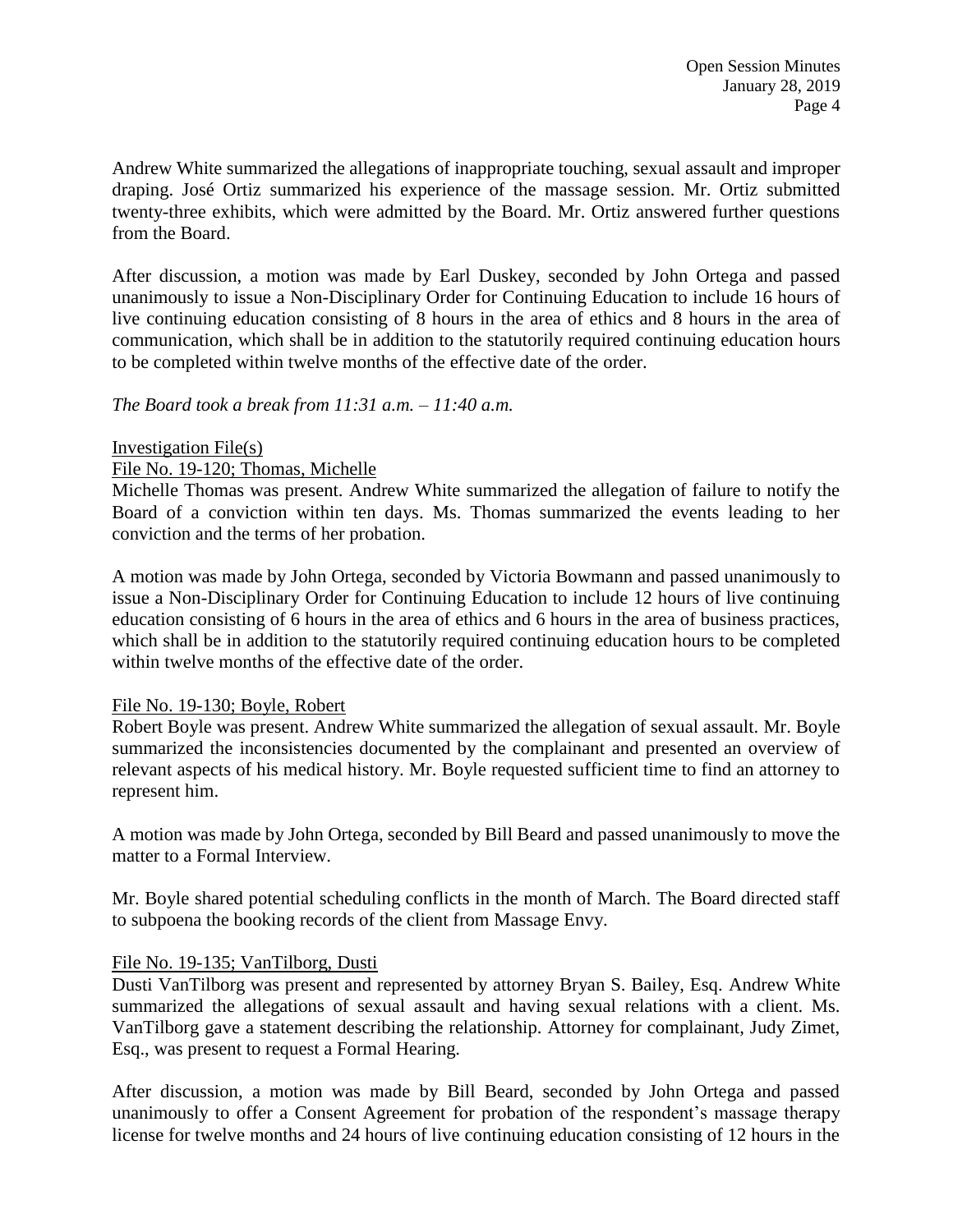area of ethics and 12 hours in the area of business practices, which shall be in addition to the statutorily required continuing education hours to be completed within twelve months of the effective date of the order. If not accepted within 30 days from the date offered, the Board will proceed to a Formal Hearing. The motion passed  $4 - 0$  by the following roll call vote:

Bill Beard – Aye Victoria Bowmann – Aye John Ortega – Aye Earl Duskey – Aye

License Application(s) for Arizona Massage Therapy License(s) The Board called this matter and discussed going into executive session to seek legal advice.

## **EXECUTIVE SESSION**

A motion was made by Victoria Bowmann, seconded by Earl Duskey and passed unanimously to go into executive session at 12:19 p.m. to seek legal advice pursuant to A.R.S. § 38-431.03(A)(3) regarding A.R.S. § 32-4222 and the applicants under board agenda item V.D.

After consideration in executive session, the Board reconvened in open session at 12:37 p.m.

#### **OPEN SESSION**

# **ITEMS FOR BOARD REVIEW, DISCUSSION AND POSSIBLE ACTION**

License Application(s) for Arizona Massage Therapy License(s)

Branigan, Taylor

Taylor Branigan was not present to answer any questions regarding his massage therapy license application or his background.

A motion was made by Victoria Bowmann, seconded by John Ortega and passed unanimously to table the application pending the receipt of more documentation from Nebraska.

#### Greene, Molly

Molly Greene was not present to answer any questions regarding her massage therapy license application or her background.

A motion was made by Victoria Bowmann, seconded by John Ortega and passed unanimously to table the application pending the receipt of documentation pertaining to the criminal conviction.

#### Hsu, Ying Feng

Ying Feng Hsu was not present to answer any questions regarding her massage therapy license application or her background.

A motion was made by Victoria Bowmann, seconded by Bill Beard and passed unanimously to table the application pending the receipt of the police report and the presence of the applicant before the Board.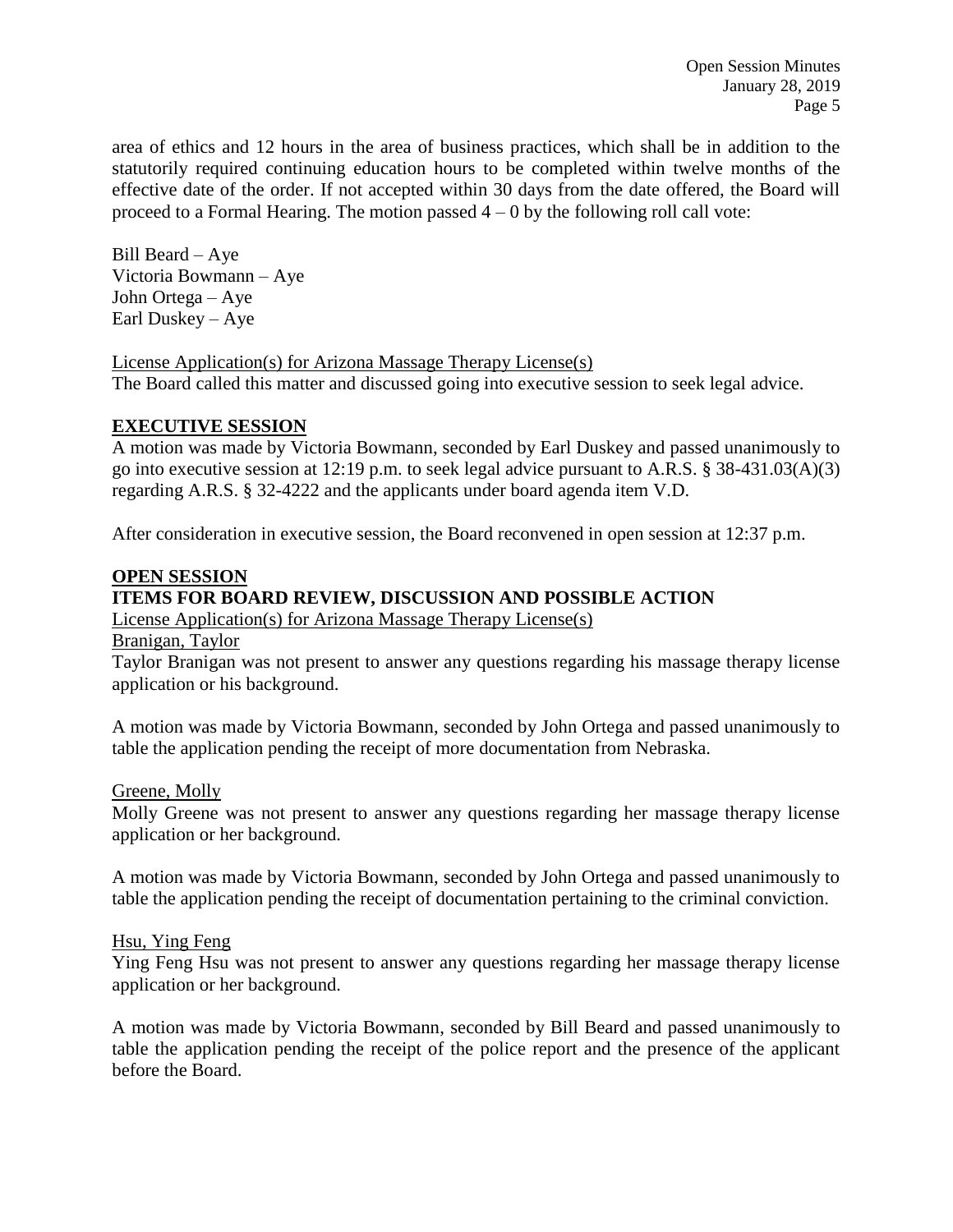#### Rudd, Cean

Cean Rudd was present to answer any questions regarding his massage therapy license application or his background.

A motion was made by Bill Beard, seconded by Victoria Bowmann and passed unanimously to grant the applicant a massage therapy license.

## Salazar, Carlie

Carlie Salazar was not present to answer any questions regarding her massage therapy license application or her background.

A motion was made by Bill Beard, seconded by John Ortega and passed unanimously to table the application pending the presence of the applicant before the Board.

# Unlawful Use of the Massage Therapy Designation and/or Unlawful Practice

File No. 19-134; Lyman, Rod

Rod Lyman was not present. Andrew White summarized the investigation. The State recommended the Board consider filing an injunction.

A motion was made by Bill Beard, seconded by John Ortega and passed unanimously to direct the Assistant Attorney General to file an injunction in superior court against the respondent for practicing massage therapy and advertising as a massage therapist without an active Arizona license.

# File No. 19-136; Magic Feet Reflexology

File No. 19-137; Magic Feet Rejuvenation

The respondents were not present. Andrew White summarized the investigation. The State outlined the Board's options.

A motion was made by Earl Duskey, seconded by Victoria Bowmann and passed unanimously to dismiss the complaints against the respondents.

#### Review Compliance/Non-compliance with Board Order

#### File Nos. 18-127 & 18-135; Martinez, Javier

Javier Martinez was present to answer any questions from the Board. Ryan P. Edmonson provided an update regarding the evaluation required in Mr. Martinez's Decision and Order. No further action was required on the part of the Board.

#### File No. 18-139; Grandy, Roderick

Roderick Grandy was not present. Ryan P. Edmonson provided an update of Mr. Grandy's request regarding the continuing education requirement in his Decision and Order.

After discussion, a motion was made by Bill Beard, seconded by Victoria Bowmann and passed unanimously to grant a waiver of the live course requirement in the Decision and Order and approve the proposed online course.